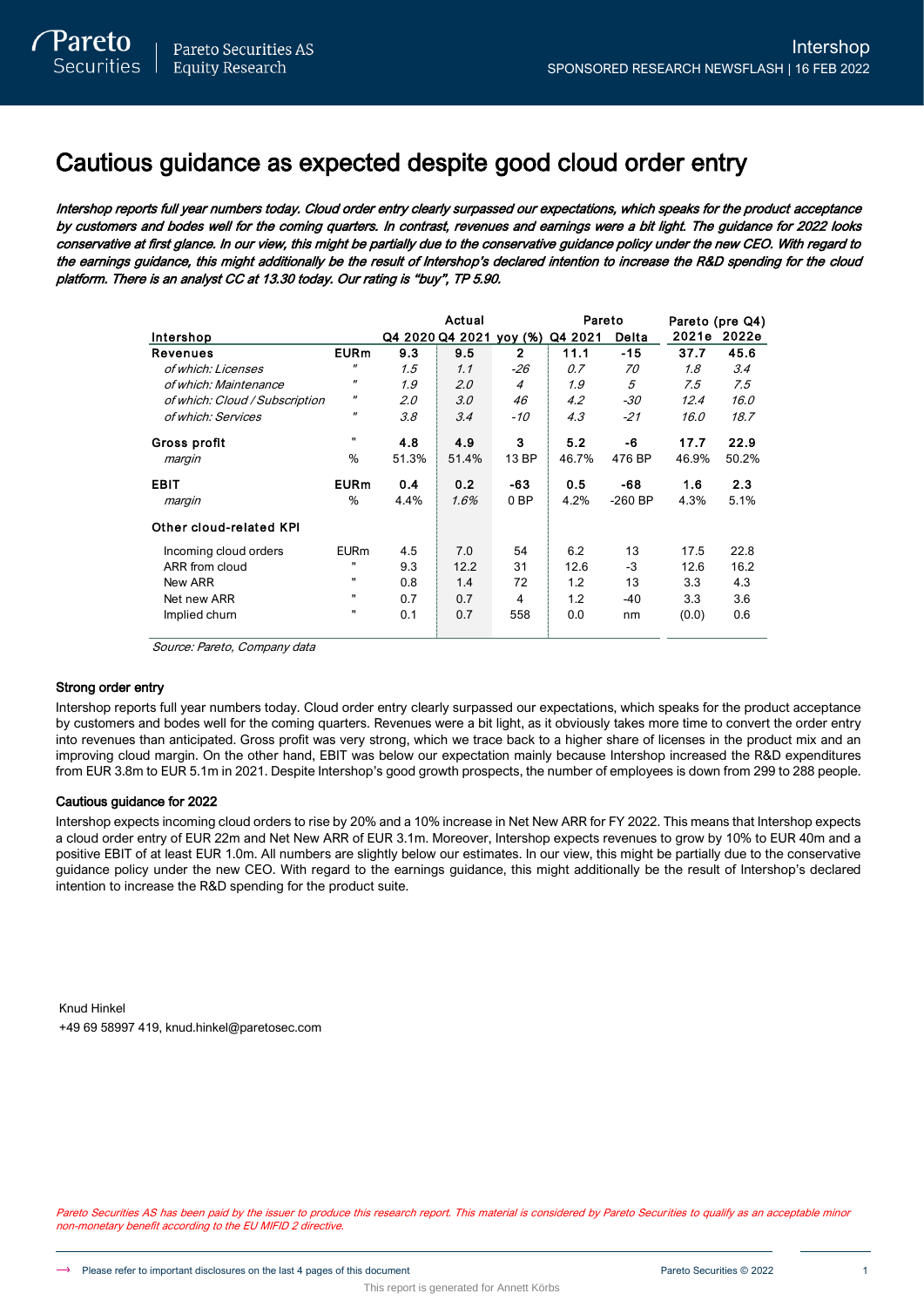# **Disclaimerandlegal disclosures Disclaimer and legal disclosures<br>Originof the publication or report<br>This publication or report originates from Pareto Securities AS, reg. no. 956 632 374 (Norway),**

**DISCIAIMET AND IEgal dISCIOSUTES**<br>This publication or report<br>This publication or report originates from Pareto Securities AS, reg. no. 956 632 374 (Norway)<br>Pareto Securities AS, Frankfurt branch, reg. no. DE 320 965 513 / Pareto Securities AB, reg. no. 556206-8956 (Sweden) (together the Group Companies or the **Origin of the publication or report**<br>This publication or report originates from Pareto Securities AS, reg. no. 956 632 374 (Norway),<br>Pareto Securities AS, Frankfurt branch, reg. no. DE 320 965 513 / HR B 109177 (Germany) This publication or report originates from Pareto Securities AS, reg. no. 956 632 374 (Norway), Pareto Securities AS, Frankfurt branch, reg. no. DE 320 965 513 / HR B 109177 (Germany) or Pareto Securities AB, reg. no. 5562 home countries. C ontent of the publication of the publication<br>Group Companies are supervised<br>home countries.<br>Content of the publication or report<br>This publication or report has been The coup Companies are supervised by the Financial Supervisory Authority of their respective<br>home countries.<br>**Content of the publication or report**<br>This publication or report<br>This publication or report as been prepared sol

Opinions or s uggestions from Pareto Securities Research may deviate from r ecommendations or **Content of the publication or report**<br>This publication or report has been prepared solely by Pareto Securities Research.<br>Opinions or suggestions from Pareto Securities Research may deviate from recommendations or<br>periodis factors. Sphintins presented by other departments or companies in the Pareto Securities Group. The reason may typically be the result of differing time horizons, methodologies, contexts or other factors.<br>**Sponsored research**<br>Please

Factors.<br> **Sponsored research**<br>
Please note that if this report is labelled as "sponsored research" on the front page, Pareto<br>
Securities has entered into an agreement with the company about the preparation of research<br>
Pl prepared by the Research Department of Pareto Securities without any instruction rights by the company. Sponsored research is however commissioned for and paid by the company and such material is considered by Pareto Secur

company and is considered by Pareto Securities to quality as an acceptable minor non-monetary<br>benefit according to the EU MiFID II Directive.<br>**Basisand methods for assessment**<br>Opinions and price targets are based on one or research material from the named sources. The date of publication appears from the research material cited or reproduced. Opinions and estimates may be updated in subsequent versions of flow analysis, use of multiples, behavioral technical analyses of underlying market movements in combination with considerations of the market situation and the time horizon. Key assumptions of forecasts. price targets and the combination with considerations of the market situation and the time horizon. Key assumptions of forecasts, price targets and projections in research cited or reproduced appear in the research material from the named s

Pareto Securities Research may provide credit research with more specific price targets based on different valuation methods, including the analysis of key credit ratios and other factors on different valuation or report, provided that the relevant company/issuer is treated anew in such later<br>versions of the publication or report.<br>Pareto Securities Research may provide credit research with more specific pri Persions of the publication or report.<br>Pareto Securities Research may provide credit research with more specific price targets based<br>on different valuation methods, including the analysis of key credit ratios and other fac loan agreement features are obtained from sources which Pareto Securities Research believes<br>to be reliable, but Pareto Securities Research does not represent or warrant their accuracy. Be<br>aware that investors should go thr publication or report.

Pareto Securities Research has no fixed schedule for updating publications or reports.

any but also an interested an investment decision based body on information or reports.<br>Pareto Securities Research has no fixed schedule for updating publications or reports.<br>Unless otherwise stated on the first page, the Unless otherwise stated on the first page, the publication or report has not been reviewed by the issuer before dissemination. In instances where all or part of a report is presented to the issuer prior to publication, the

faith and may only be valid as of the state and what call extends a performed to the issuer<br> **Validity of the publication or report**<br>
All opinions and estimates in this publication or report are, regardless of source, give change without notice. **N and publication or investment or tax advice**<br>All opinions and estimates in this publication or report are, regardless of source, given in good<br>faith and may only be valid as of the stated date of this publication or rep

Change without notice.<br>
No Individual Investment or tax advice<br>
The publication or report is intended only to provide general and preliminary information to<br>
The publication or report is intended only to provide general an The parameter of the constructed as the basis for any investment and purchasting in interestions and shall not be construed as the basis for any investment decision. This publication or report has been prepared by Pareto S investment. experience, investment objective and horizon or risk profile and preferences. The investor must particularly ensure the suitability of an investment as regards his/her financial and fiscal situation and investment objectiv

financial advisor

Investment<br>Before acting on any information in this publication or report, we recommend consulting your<br>financial advisor.<br>Consequences of making any particular investment decision. Each investor shall make his/her<br>consequ

**Sources**<br>This publication or report may be based on or contain information, such as opinions<br>recommendations, estimates, price targets and valuations which emanate from Pareto Securities<br>Research' analysts or representati The extent this publication or report is based on or contains which emanate from Pareto Securities<br>
Research' analysts or representatives, publicly available information, information from other units<br>
or companies in the G

Securities Res earch the Group Companies, or other named sources.<br>To the extent this publication or report is based on or contains information emanating from other<br>Sources ("Other Sources") than Pareto Securities Research person, guarantee the accuracy, adequacy or completeness of the External Information.

### Ratings Equity ratings:

| "Buy"  | Pareto Securities Research expects this financial instrument's total<br>return to exceed 10% over the next 12 months                   |
|--------|----------------------------------------------------------------------------------------------------------------------------------------|
| "Hold" | Pareto Securities Research expects this financial instrument's total<br>return to be between -10% and 10% over the next 12 months      |
| "Sell" | Pareto Securities Research expects this financial instrument's total<br>return to be negative by more than 10% over the next 12 months |

### Analysts Certification

Anarysus Conuncauon<br>The research analyst(s) whose name(s) appear on research reports prepared by Pareto Figure 1.12 months<br>
Securities Research certify that: (i) all of the views expressed in the research report accurately<br>
reflect their personal views about the subject security or issuer, and (ii) no part of the research<br>
r Analysts Certification<br>The research analyst(s) whose name(s) appear on research reports prepared by Pareto<br>Securities Research certify that (i) all of the views expressed in the research report accurately<br>reflect their per

contract that propersation was, is, or will be directly or indirectly related to the specific<br>recommendations or views expressed by the research analysts in research reports that are<br>prepared by Pareto Securities Research. activities. Research received contains<br>Research received contains a pactivities.<br>Limitation of liability<br>Pareto Securities G total revenues, a portion of which are generated by Pareto Securities' investment banking<br>activities.<br> **Limitation of liability**<br>
Pareto Securities Group or other associated and affiliated companies assume no liability as<br>

activities.<br> **Limitation of liability**<br> **Pareto Securities** Group or other associated and affiliated companies assume no liability as<br>
regards to any investment, divestment or retention decision taken by the investor on th Neither the information or report. In no event will entities of the Pareto Securities Group or other<br>associated and affiliated companies be liable for direct, indirect or incidental, special or<br>consequential damages result

consequential damages resulting from the information in this publication or report.<br>Neither the information nor any opinion which may be expressed herein constitutes a solicitation<br>by Pareto Securities Research of purchase contained in this research report has been compiled from sources believed to be reliable. Neither the information nor any opinion which may be expressed herein constitutes a solicitation by Pareto Securities Research of purchase or sale of any securities nor does it constitute a solicitation to any person in an Solution of the risk information in the risk of the risk of the risk of the risk of the risk of the risk information or warranty, express or implied, is made with respect to the completeness or accuracy of its contents, an

completeness or accuracy of its contents, and it is not to be relied upon as authoritative.<br> **Risk hformation**<br> **Risk hformation**<br> **Risk hformation**<br> **Risk hformation**<br> **Risk hformation**<br> **Risk hformation**<br> **Risk hformatio** is generally high, as their market value is exposed to a lot of different factors such as the operational and financial conditions of the relevant company, growth prospects, change in investments rates, the economic and po guide to future performance. Estimates of future performance are based on assumptions that marks traces, the continuous and pollonial shares, the continents etc. Where an investment of security is denominated in a different currency to the investor's currency of reference, changes in rates of exchange may have a investments. and value, price of<br>guide to future perf<br>may not be realized<br>investments.<br>**Conflicts of interest**<br>Companies in the

grave of the realized. When investing in individual shares, the investor may lose all or part of the<br>investments.<br>Conflicts of interest<br>Comparises in the Pareto Securities Group, affiliates or staff of companies in the Par Companies in the Pareto Securities Group, affiliates or staff of companies in the Pareto Securities Group, may perform services for, solicit business from, make a market in, hold long or company mentioned in the publicatio

short positions in, or otherwise be interested in the investments (including derivatives) of any<br>short positions in, or otherwise be interested in the investments (including derivatives) of any<br>company mentioned is depende or other relationship with a company which is the subject of or referred to in the relevant Research, including acting as that company's official or sponsoring broker and providing investment banking or other financial ser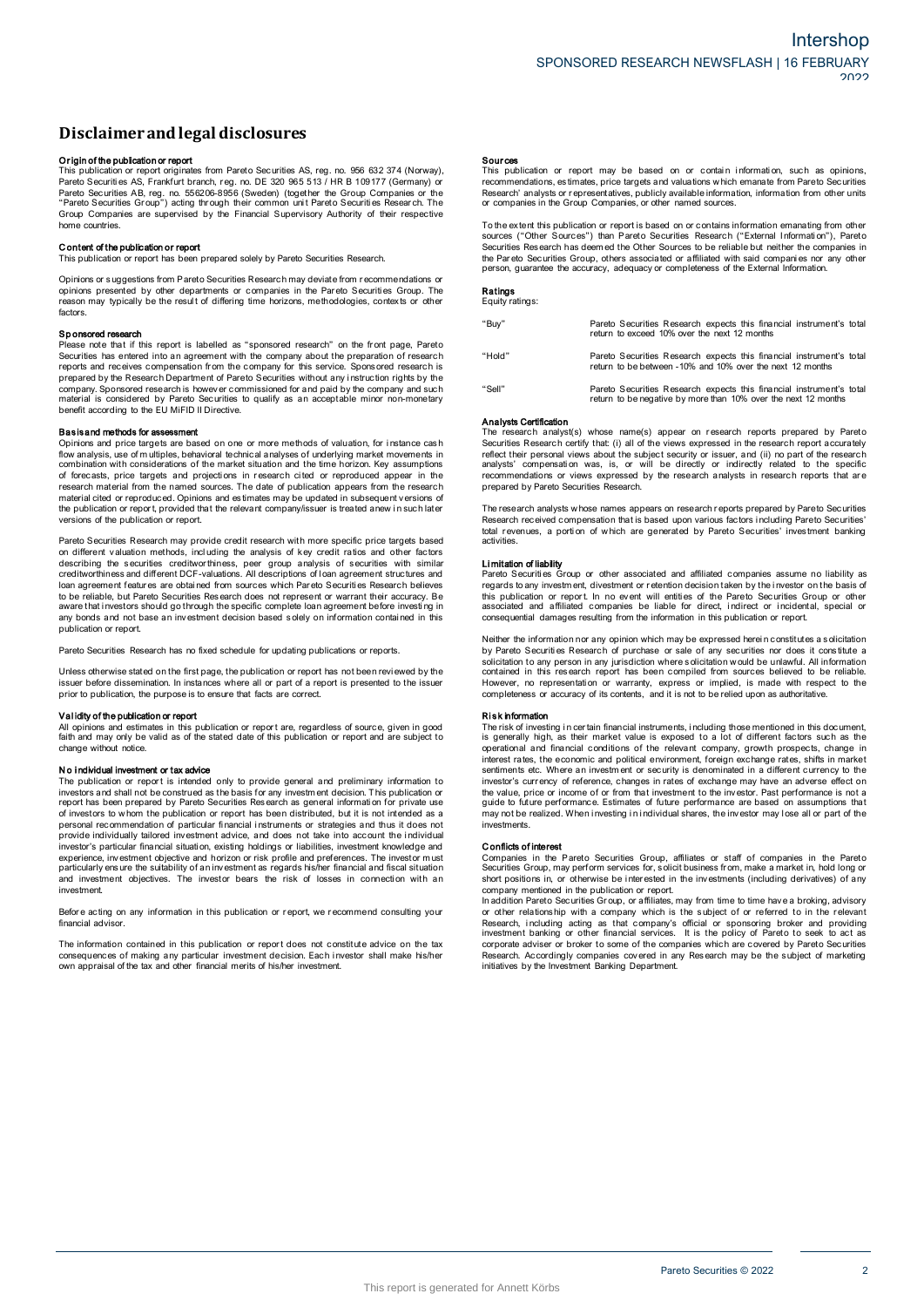independence between various departments, business areas and sub-business areas within the<br>Pareto Securities Group in order to, as far as possible, avoid conflicts of interest from arising Following the Pareto Securities Conflict of Interest Policy.<br>The guidelines in the policy include rules and measures aimed at achieving a sufficient degree of<br>independence between various departments, business areas and su between such departments, business areas and sub-business areas as well as their customers. The guidelines in the policy include rules and measures aimed at achieving a sufficient degree of<br>independence between various departments, business areas and sub-business areas within the<br>Pareto Securities Group in order areas and sub-business areas within the Pareto Securities Group, where conflicts of interest may arise and to safeguard the impartialness of the employees. For example, the Investment Banking departments and certain other areas and sub-business areas within the Pareto Securities Group, where conflicts of interest may<br>areas and sub-business areas within the Pareto Securities Group, where conflicts of interest may<br>arise and to safeguard the i with respect to the independence of analysts from other departments within the Pareto Securities Group and departments. The internal guidelines also include, without limitation, rules aimed at security the impartialness of, e.g., analysts working in the Pareto Securities Research departments, restrictions w mioniano in such ceparations. The interiar<br>aimed at securing the impartialness of, e.g., analysts.<br>departments, restrictions with regard to the ren<br>Securities Group rules concerning contacts w<br>personal account trading carr structure in the independence of analysts from other departments within the Pareto<br>Securities Group rules concerning contacts with covered companies and rules concerning<br>personal account trading carried out by analysts.<br>Th

**Distribution restriction**<br>The securities referred to in this publication or report may not be eligible for sale in some<br>jurisdictions and persons into whose possession this document comes s hould inform themselves **Distribution restriction**<br>The securities referred to in this publication or report may not be eligible for sale in some<br>initial citions and persons into whose possession this document comes should inform themselves<br>about This research is only intended for and must be distributed to private intended for and must<br>not be distributed to private customers in the US, or retail clients in the United Kingdom, as<br>defined by the Financial Conduct Au

United States and U.S entities seeking more information about any of the issuers or securities Note that the financial Conduct Authority (FCA).<br>This research is only intended for and may only be distributed to institutional investors in the<br>United States and U.S entities seking more information about any of the issu Pareto Securities Inc. is a broker-dealer registered with the U.S. Securities inc. in the same of securities discussed in this report should contact Pareto Securities Inc. at 150 East 52nd Street, New York, NY 10022, Tel.

of also used in this report should contact Pareto Securities Inc. at 150 East 52nd Street, New York, NY 10022, Tel. 212 829 4200.<br>NY 10022, Tel. 212 829 4200.<br>Commission and is a member of FINRA &SIPC. U.S. To the extent r Pareto Securities Inc. is a broker-dealer registered with the U.S. Securities and Exchange<br>Commission and is a member of FINRA &SIPC. U.S. To the extent required by applicable U.S<br>Idwas and regulations, Pareto Securities I Securities Research are not FDIC insured, may lose value and are not guaranteed by Pareto<br>Securities Research are not FDIC insured, may lose value and are not guaranteed by Pareto<br>Securities Inc. or Pareto Securities Resea prominent whatsoever. The securities of non-U.S. issuers may not be registered with or subject to SEC reporting and other requirements. The information available about non-U.S. companies may be limited, and non-U.S. compan securities of comparies may be limited, and non-U.S. companies are generally not subject to the same<br>uniform auditing and reporting standards as U.S. companies. Market rules, conventions and<br>practices may differ form U.S. erode principal and investment returns. pareto Securities of comparable U.S. comparises. Fluctuations in the values of rational currencies, as<br>well as the potential for governmental restrictions on currency movements, can significantly<br>erode principal and invest

disclosed herein.

ا الاسترات<br>Pareto Securities Pte Ltd holds a Capital Markets Services License is an exempt financial advisor<br>Pareto Securities Pte Ltd holds a Capital Markets Services License is an exempt financial advisor<br>under Financia under Financial Advisers Act, Chapter 110 ("FAA") of Singapore and a subsidiary of Pareto Securities AS. Pareto Securities Pte Ltd holds a Capital Markets Services License is an exempt financial advisor<br>under Financial Advisers Act, Chapter 110 ("FAA") of Singapore and a subsidiary of Pareto<br>Securities AS.<br>This report is dire

ration contains and a subsidiary of Parent uncertained solutions and a subsidiary of Parent<br>securities AS.<br>This report is directed solely to persons who qualify as "accredited investors", "expert investors"<br>and "institutio and "institutional investors" as defined in section 4A(1) Securities and Futures Act, Chapter 289<br>("SFA") of Singapore. This report is intended for general circulation amongst such investors and<br>("SFA") of Singapore. This report.

such product. Please contact Pareto Securities Pte Ltd, 16 Collyer Quay, # 27-02 Income at Raffles, Singapore 049318, at +65 6408 9800 in matters arising from, or in connection with this report.<br> **Additional provisions on** under no circumstances is it to be construed as an offer to sell or a solicitation of or an offer to buy any securities that may be described herein. This research report is not, and under no circumstances is it to be cons under no circumstances is it to be construed as an offer to sell or a solicitation of or an offer to<br>buy any securities that may be described herein. This research report is not, and under no<br>circumstances is it to be cons offence. Any securities described or discussed within this research report may only be distributed in Canada in accordance with applicable provincial and territorial securities laws. Any offer or sale in Canada of the secu offence. Any securities described or discussed within this research report may only be distributed in Canada in accordance with applicable provincial and territorial securities laws. Any offer or sale in Canada of the secu province or territory of Canada in which such offer or sale is made. Under no circumstances is<br>the information contained herein to be construed as being tailored to the needs of the recipient.<br>Carritory of Canada nor shoul are province or territory of Canada in which such offer or sale is made. Under no circumstances is the information contained herein to be construed as being tailored to the needs of the recipient. Canadian recipients are a herein. benefit and the stribution in United Kingdom<br>This publication is united Kingdom<br>Distribution in United Kingdom<br>This publication is issued for the benefit of persons who qualify as eligible counterparties or<br>professional cl

professional clients and should be made available only to such persons and is exempt from the metriction on financial promotion in s21 of the Financial Services and Markets Act 2000 in reliance on provision in the FPO. The professional clients and should be made available only to such persons and is exempt from the restriction on financial promotion in s21 of the Financial Services and Markets Act 2000 in reliance on provision in the FPO

reliance on provision in the FPO.<br> **Copyright**<br>
This publication or report may not be mechanically duplicated, photocopied or otherwise<br>
reproduced, in full or in part, under applicable copyright laws. Any infringement of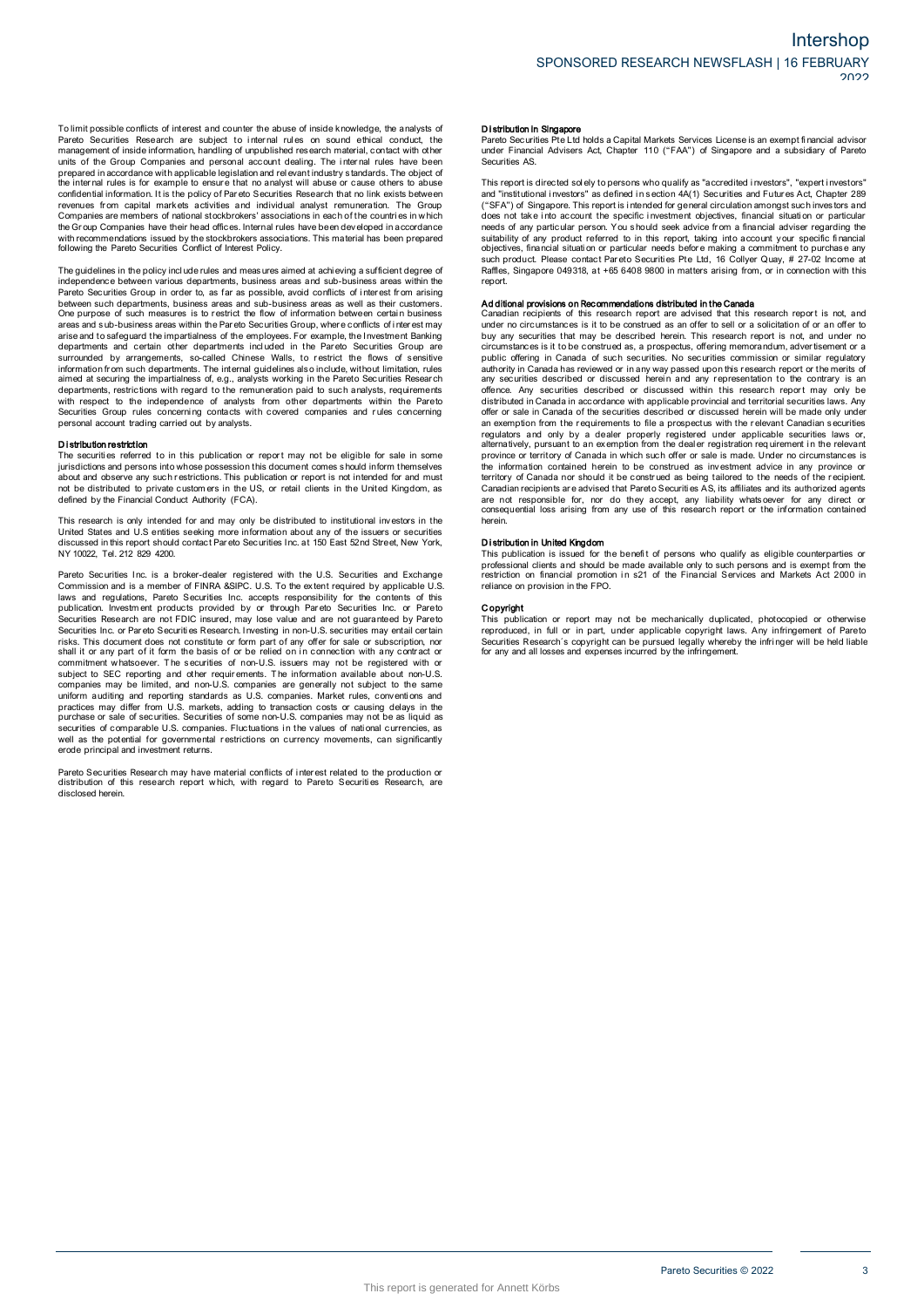# **Appendix A**

**Appendix A**<br>Disclosure requirements in accordance with Commission Delegated Regulation (EU) 2016/958<br>and the FINRA Rule 2241

|               |               | Kitron                  | $\Omega$    | 18,386  |
|---------------|---------------|-------------------------|-------------|---------|
| No. of shares | Holdings in % | Komplett Bank           |             | 209,400 |
|               |               | Kongsberg Gruppen       | $\mathbf 0$ | 34,00   |
| 240,958       | 0.57%         | <b>KWS</b>              | 75          | 7:      |
| 15,311,030    | 21.92%        | Ler øy Seaf ood Gr oup  | $\mathbf 0$ | 39,36   |
| 4,289,865     | 4.58%         | Meltwater               | $\Omega$    | 30,70   |
| 4,287,282     | 4.27%         | Mercell                 | $\Omega$    | 24,86   |
| 100,000       | 0.64%         | Mowi                    | $^{\circ}$  | 48      |
| 1,970,442     | 1.52%         | MPC Container Ships     | $^{\circ}$  | 45,90   |
| 1,857,563     | 0.73%         | <b>NEXT Biometrics</b>  | $\Omega$    | 710,90  |
| 1,232,229     | 9.95%         | Nor dic Semi conductor  | $\Omega$    | 5,33    |
| 3,833,163     | 3.61%         | Noreco                  |             | 79      |
| 290,038       | 2.94%         | Norse Atlantic          | $\Omega$    | 25,000  |
| 433,744       | 2.77%         | Norsk Hydro             | $\Omega$    | 84,189  |
| 6,862,344     | 6.39%         | Nor ske Skog            | $\Omega$    | 98,49   |
| 710.901       | 0.78%         | Nor thern Drilling Ltd. | $\Omega$    | 95,23   |
| 1,771,308     | 2.81%         | Okeanis Eco Tankers     | 0           | 2,00    |
|               |               |                         |             |         |

|                          |                   |                       | <b>OF OIL LAT CLOCK</b>                                   |                                                                                                   | 1,01   |
|--------------------------|-------------------|-----------------------|-----------------------------------------------------------|---------------------------------------------------------------------------------------------------|--------|
| Company                  | Analyst holdings* | <b>Total holdings</b> | Stor ebr and                                              | $\Omega$                                                                                          | 25,69  |
|                          |                   |                       | Subsea 7                                                  | $\Omega$                                                                                          | 12,89  |
| AF Gr uppen              | $\mathbf 0$       | 1,825                 | Telenor                                                   | $\Omega$                                                                                          | 15,75  |
| Aker ASA                 | 500               | 3,102                 | <b>TGS</b>                                                | $\Omega$                                                                                          | 60     |
| Aker BP                  | $^{\circ}$        | 20,377                | Vow                                                       | $\Omega$                                                                                          | 5,68   |
| Aker Carbon Capture      | $\Omega$          | 5,481                 | Vow Green Metals                                          | $\Omega$                                                                                          | 19,68  |
| Aker Clean Hydrogen      | $\Omega$          | 140,540               | Wallenius Wilhemsen                                       | $\Omega$                                                                                          | 15,80  |
| Aker Horizons            |                   | 125,848               | XXL                                                       | $\mathbf 0$                                                                                       | 20,92  |
| Aker Of f shore Wind     |                   | 165,118               | Yara                                                      | $\Omega$                                                                                          | 15,91  |
| Aprila Bank ASA          |                   | 22,675                | Zaptec                                                    | $\Omega$                                                                                          | 14,000 |
| Archer                   |                   | 30,170                | XXL                                                       | $\Omega$                                                                                          | 20,92  |
| ArcticZymes Technologies |                   | 684                   | Yara                                                      | $\mathbf 0$                                                                                       | 15,68  |
| Austevoll Seaf ood       |                   | 3,600                 | Zaptec                                                    | $\mathbf 0$                                                                                       | 14,000 |
| AutoStore                |                   | 2,085                 |                                                           |                                                                                                   |        |
| B2Holding AS             |                   | 13,940                |                                                           |                                                                                                   |        |
| Bonheur                  |                   | 32,088                |                                                           |                                                                                                   |        |
| Borregaard ASA           |                   | 650                   |                                                           |                                                                                                   |        |
| Bouvet                   |                   | 2,940                 |                                                           |                                                                                                   |        |
| <b>BRAbank</b>           |                   | 31,499                | Thisoverview isupdated monthly (last updated 15.02.2022). |                                                                                                   |        |
| BW Energy                |                   | 97,965                |                                                           |                                                                                                   |        |
| BW Of f shore            |                   | 16,076                |                                                           | *Analyst holdingsrefersto positionsheld by the Pareto Securities AS analyst covering the company. |        |
| Circa Group              |                   | 16,550                |                                                           |                                                                                                   |        |
| Cloudber ry Clean Energy |                   | 100,250               |                                                           |                                                                                                   |        |
| DNB                      |                   | 48,805                |                                                           |                                                                                                   |        |
| DNO                      |                   | 151,978               |                                                           |                                                                                                   |        |
| Elkem                    |                   | 39,367                |                                                           |                                                                                                   |        |
| ELOP                     |                   | 130,000               |                                                           |                                                                                                   |        |
| Equinor                  |                   | 2,690                 |                                                           |                                                                                                   |        |
| Europris                 |                   | 13,208                |                                                           |                                                                                                   |        |
| Fjordkraft Holding       |                   | 15,313                |                                                           |                                                                                                   |        |
| Flex LNG                 |                   | 1,317                 |                                                           |                                                                                                   |        |
| Frontline                | $\Omega$          | 87,635                |                                                           |                                                                                                   |        |
|                          |                   |                       |                                                           |                                                                                                   |        |

| Appendix A                                     |                                                                                                |                       |                                |                      |                       |
|------------------------------------------------|------------------------------------------------------------------------------------------------|-----------------------|--------------------------------|----------------------|-----------------------|
|                                                | Disclosure requirements in accordance with Commission Delegated Regulation (EU) 2016/958       |                       | Company                        | Analyst holdings*    | <b>Total holdings</b> |
| and the FINRA Rule 2241                        |                                                                                                |                       | Gaming Innovation Group        | $\circ$              | 25,912                |
|                                                |                                                                                                |                       | Gjensidige For sikring         | $\mathbf 0$          | 7,746                 |
|                                                | The below list shows companies where Pareto Securities AS - together with affiliated companies |                       | Grieg Seafood                  | $\overline{0}$       | 9,003                 |
|                                                | and/or persons – owns a net long position of the shares exceeding $0,5%$ of the total issued   |                       | Haf nia Ltd.                   | $\Omega$             | 5,000                 |
|                                                | share capital in any company where a recommendation has been produced or distributed by        |                       | Huddly                         | $\Omega$             | 906, 173              |
| Pareto Securities AS.                          |                                                                                                |                       | Hydr ogenPro                   | $\Omega$             | 39,777                |
|                                                |                                                                                                |                       | Ice Fish Farm                  | $\circ$<br>$\Omega$  | 2.000                 |
|                                                |                                                                                                |                       | ice Group ASA<br>Kalera        | $\circ$              | 200,000<br>26,752     |
|                                                |                                                                                                |                       | Kitr on                        | $\Omega$             | 18,386                |
| Companies                                      | No. of shares                                                                                  | Holdings in %         | Komplett Bank                  | $^{\circ}$           | 209,400               |
|                                                |                                                                                                |                       | Kongsberg Gruppen              | $\Omega$             | 34,001                |
| Bonheur                                        | 240,958                                                                                        | 0.57%                 | <b>KWS</b>                     | 75                   | 75                    |
| Pareto Bank                                    | 15,311,030                                                                                     | 21.92%                | Ler øy Seaf ood Gr oup         | $\circ$              | 39,363                |
| Selvaag Bolig                                  | 4,289,865                                                                                      | 4.58%                 | Meltwater                      | $\circ$              | 30,700                |
| Sparebank 1 Nor d-Nor ge                       | 4,287,282                                                                                      | 4.27%                 | Mercell                        | $\Omega$             | 24,863                |
| SpareBank 1 Ringer ike Hadeland                | 100,000                                                                                        | 0.64%                 | Mowi                           | $\Omega$             | 486                   |
| Sparebank 1 SMN                                | 1,970,442                                                                                      | 1.52%                 | MPC Container Ships            | $\Omega$             | 45,902                |
| Sparebank 1 SR-Bank                            | 1,857,563                                                                                      | 0.73%                 | <b>NEXT Biometrics</b>         | $\circ$              | 710,901               |
| SpareBank 1 Østf old Akershus                  | 1,232,229                                                                                      | 9.95%                 | Nor dic Semiconductor          | $\Omega$             | 5,336                 |
| SpareBank 1 Østlandet                          | 3,833,163                                                                                      | 3.61%                 | Nor eco                        | $\Omega$             | 790                   |
| Sparebanken Møre                               | 290,038                                                                                        | 2.94%                 | Nor se Atlantic                | $\circ$              | 25,000                |
| Spar ebanken Sør<br>Sparebanken Vest           | 433,744<br>6,862,344                                                                           | 2.77%<br>6.39%        | Norsk Hydro<br>Nor ske Skog    | $\circ$<br>$\Omega$  | 84,189<br>98,499      |
| NEXT Biometrics                                | 710,901                                                                                        | 0.78%                 | Nor thern Drilling Ltd.        | $\Omega$             | 95,238                |
| SpareBank 1 Sørøst-Norge                       | 1,771,308                                                                                      | 2.81%                 | Okeanis Eco Tankers            | $\Omega$             | 2,000                 |
|                                                |                                                                                                |                       | Orkla                          | $\circ$              | 22,683                |
|                                                |                                                                                                |                       | Panor o Ener gy                | $\Omega$             | 28,441                |
|                                                |                                                                                                |                       | Par eto Bank                   | $\circ$              | 1,340,684             |
|                                                |                                                                                                |                       | Pexip Holding                  | $\circ$              | 108,046               |
|                                                |                                                                                                |                       | Protector Forsikring           | $\Omega$             | 14,000                |
|                                                |                                                                                                |                       | Pryme                          | $\Omega$             | 5,000                 |
|                                                |                                                                                                |                       | Quantaf uel                    | $\Omega$             | 5,797                 |
|                                                |                                                                                                |                       | <b>REC Silicon</b>             | $^{\circ}$           | 37,281                |
|                                                |                                                                                                |                       | Sal Mar                        | $\Omega$<br>$\Omega$ | 2,799                 |
|                                                | Pareto Securities AS may hold financial instruments in companies where a recommendation has    |                       | Sandnes Sparebank<br>Scatec    | $\circ$              | 4,013<br>30,456       |
|                                                | been produced or distributed by Pareto Securities AS in connection with rendering investment   |                       | Seaway 7                       | $\Omega$             | 4,000                 |
|                                                |                                                                                                |                       | Selvaag Bolig                  | $^{\circ}$           | 3,093                 |
| services, including Market Making.             |                                                                                                |                       | Spar ebank 1 Nor d-Nor ge      | $\Omega$             | 3,350                 |
|                                                |                                                                                                |                       | Spar ebank 1 SMN               | $\Omega$             | 12,740                |
|                                                | Please find below an overview of material interests in shares held by employees in Pareto      |                       | Spar ebank 1 SR-Bank           | $\circ$              | 16,054                |
|                                                | Securities AS, in companies where a recommendation has been produced or distributed by         |                       | SpareBank 1 Østf old Aker shus | $\Omega$             | 1,252                 |
|                                                | Pareto Securities AS. "By material interest" means holdings exceeding a value of NOK 50 000.   |                       | SpareBank 1 Østlandet          | $\Omega$             | 9,621                 |
|                                                |                                                                                                |                       | Spar ebanken Sør               | $\Omega$             | 16,435                |
|                                                |                                                                                                |                       | Spar ebanken Vest              | $\Omega$             | 17,463                |
|                                                |                                                                                                |                       | Spar ebanken Øst               | $\circ$<br>$\Omega$  | 1,500                 |
|                                                |                                                                                                |                       | Stolt-Nielsen                  | $\mathbf 0$          | 1,817                 |
| Company                                        | Analyst holdings*                                                                              | <b>Total holdings</b> | Stor ebr and<br>Subsea 7       | $\circ$              | 25,698<br>12,893      |
| AF Gruppen                                     | $\bf{0}$                                                                                       | 1,825                 | Telenor                        | $\Omega$             | 15,752                |
| Aker ASA                                       | 500                                                                                            | 3,102                 | <b>TGS</b>                     | $\Omega$             | 600                   |
| Aker BP                                        | $\circ$                                                                                        | 20,377                | Vow                            | $\Omega$             | 5,681                 |
| Aker Carbon Capture                            | $\circ$                                                                                        | 5,481                 | Vow Green Metals               | $\circ$              | 19,681                |
| Aker Clean Hydrogen                            | $\Omega$                                                                                       | 140,540               | Wallenius Wilhemsen            | $\Omega$             | 15,800                |
| Aker Horizons                                  | $\Omega$                                                                                       | 125,848               | <b>XXI</b>                     | $\Omega$             | 20,923                |
| Aker Offshore Wind                             | $\circ$                                                                                        | 165,118               | Yara                           | $\Omega$             | 15,911                |
| Aprila Bank ASA                                | $\circ$                                                                                        | 22,675                | Zaptec                         | $\circ$              | 14,000                |
| Archer                                         | $\circ$                                                                                        | 30,170                | XXL                            | $\mathbf 0$          | 20,923                |
| ArcticZymes Technologies<br>Austevoll Seaf ood | $\bf{0}$<br>$\Omega$                                                                           | 684<br>3,600          | Yara<br>Zaptec                 | $\circ$<br>$\Omega$  | 15,681<br>14,000      |
| AutoStore                                      | $\mathbf 0$                                                                                    | 2.085                 |                                |                      |                       |